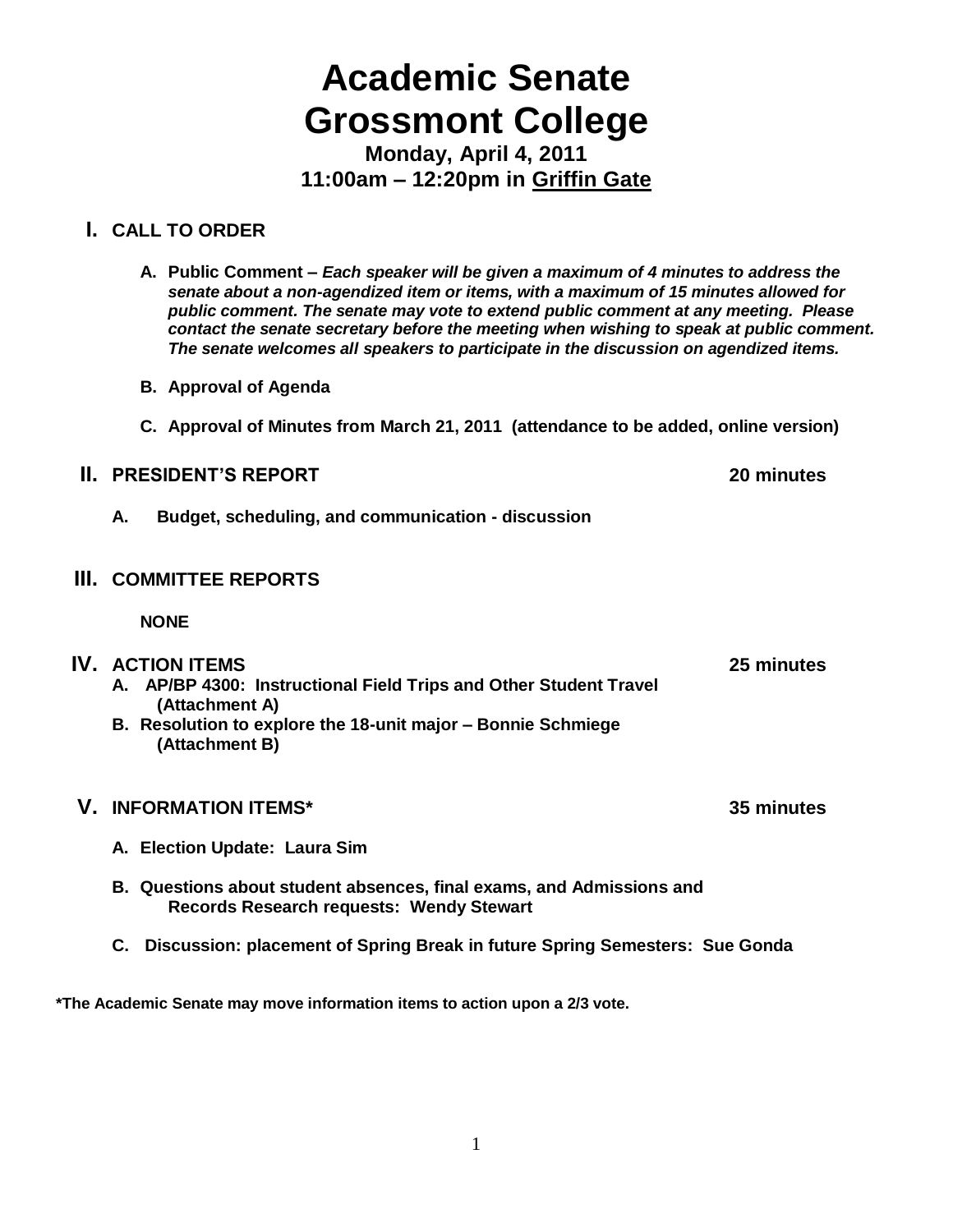# **Action Item A: 4/4/11 (Formerly Information Item A– 3/07/11)**

**AP 4300 Instructional Field Trips and Other Student Travel**

Reference: Title 5, Section 55220

*Date Issued:*

Instructional field trips are defined to include class field trips, field courses, and team or performing arts events, as well as sessions at off-campus alternate meeting locations that are associated with scheduled courses.

Other student travel is defined to include co-curricular activities such as clubs or student groups and participation as individuals in conferences, retreats, and meetings.

Out-of-state student travel requires governing board approval.

### **Instructional Field Trips**

- A signed off-campus activity form should be on file for all pre-scheduled games or events.
- Unscheduled or impromptu local off-campus activities (the possibility of which are outlined in the course syllabus) require prior notification to the appropriate administrator.
- Signed field trip waiver forms are required for each participant.
- A copy of each field trip form must remain in the possession of the trip leader until after the event. Following the event, original field trip waiver forms must be kept on file in the Dean's Office.
- For all regularly-scheduled class field trips, the instructor must provide an alternate assignment for all students unable to attend the off-campus activity. Field courses, team or performing arts events, and courses scheduled at alternative meeting locations are exempt from this requirement.

## **Other Student Travel**

- All students must complete the "Student Travel Approval Form" no later than four weeks prior to the intended travel, unless they have a waiver from the Vice President Student Services.
- All students must fill out a travel waiver form.
- It is expected that students will be accompanied by either a faculty or staff advisor when traveling unless a waiver has been granted by the Vice President Student Services.
- Faculty or staff accompanying students when traveling are expected to complete the travel process at each college prior to the travel. Note: If travel with students is out-of-state, then faculty or staff advisors will need to complete this process two months prior to the scheduled travel due to necessary Board approval.
- During travel, students are expected to comply with the GCCCD *Student Code of Conduct* and to follow all directives given by the advisor(s).
- .

## **Information Item A– 3/07/11**

As amended by GC Senate 11/22/2010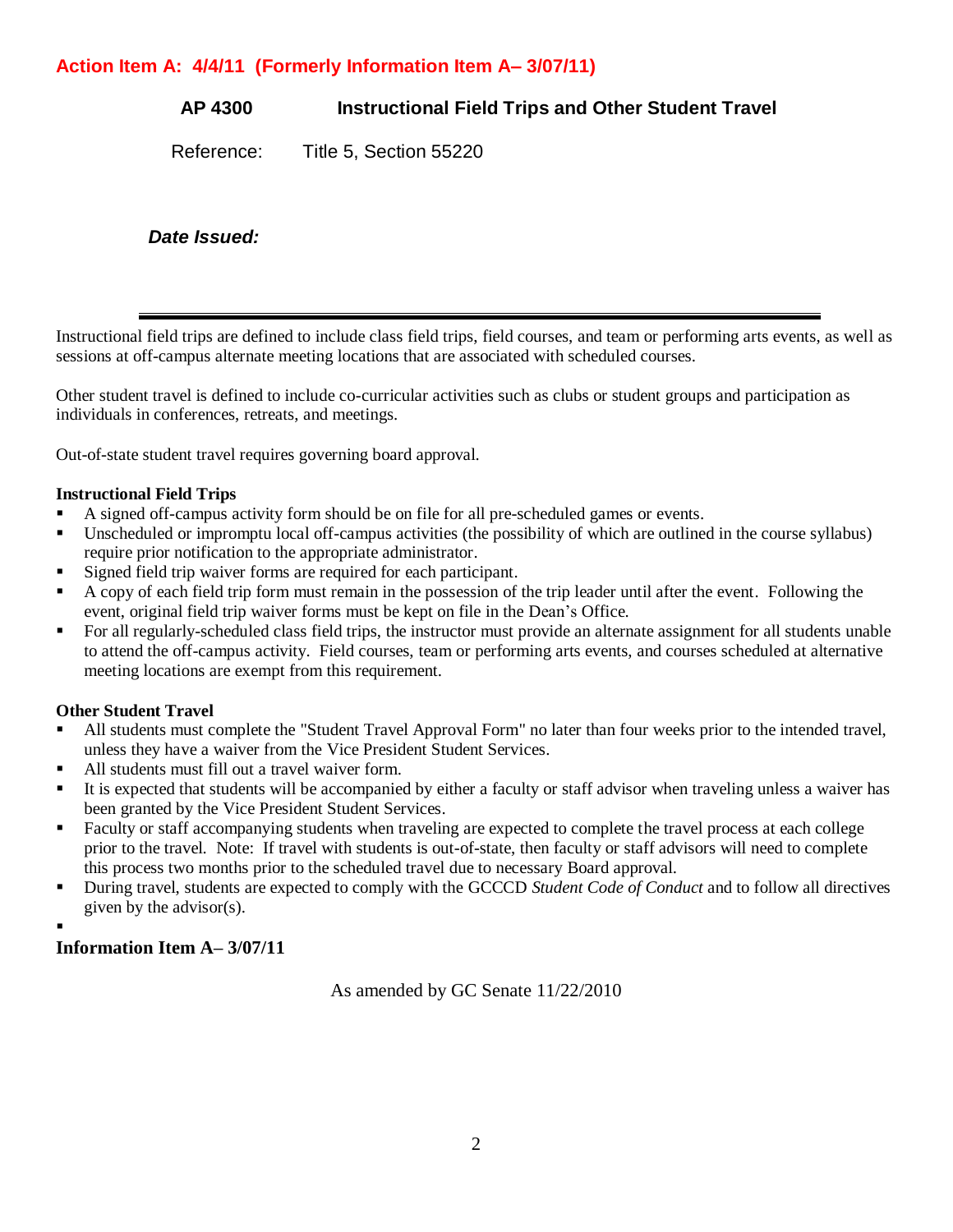| <b>BP 4300</b> | <b>Instructional Field Trips and Other Student</b><br><b>Travel</b> |  |                         |
|----------------|---------------------------------------------------------------------|--|-------------------------|
| Reference:     | Title 5, Section 55220                                              |  |                         |
|                | <b>Adoption Date: December 18, 2001</b>                             |  | Updated: March 18, 2008 |

The Chancellor, in a manner consistent with Board Policies 2410 and 2510, shall establish procedures that authorize the college administration to approve field trips and other student travel when used as devices for teaching, learning, or student development integral to the instructional or student services programs of the college. The Board shall approve in advance any such travel that takes students outside the state of California.

Scheduled or ongoing field trips shall require prior written notification to the appropriate administrator.

The Board does not endorse, support or assume liability in any way for any staff member of this District who takes students on trips not approved by the Board or appropriate administrator of the college.

District funds may be used to support student expenses for approved state and out-of-state field trips or excursions. The expenses of instructors, chaperones, and other personnel traveling with students may also be paid from District funds.

Students and staff shall at all times adhere to the standards of conduct applicable to conduct on campus.